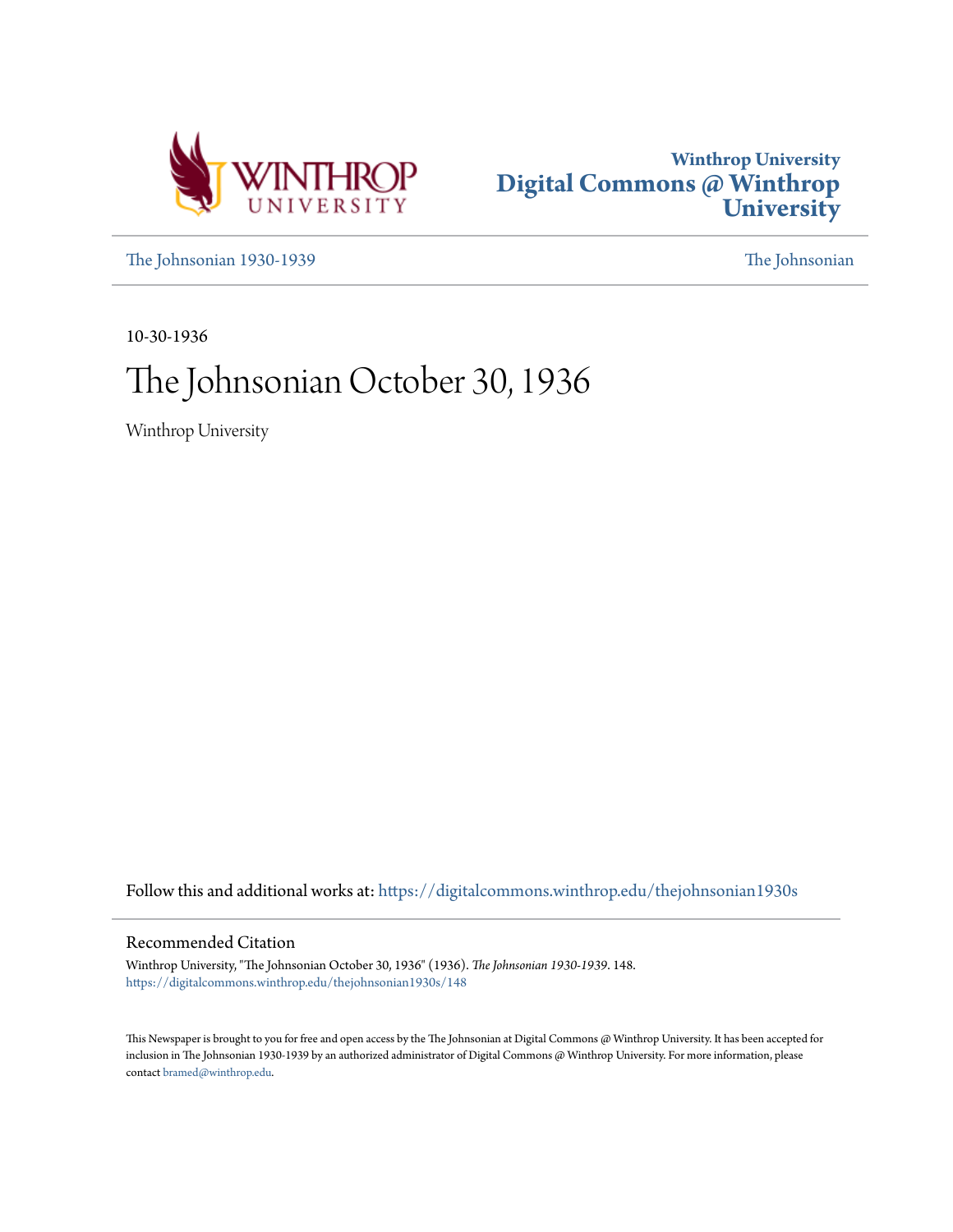### The nsonian HE OFFICIAL PUBLICATION OF THE STUDENT BODY OF WINTHROP COLLEGE ROCK HILL SOUTH CAROLINA, FRIDAY, OCTOBER 38, 169

**Featured Facts** 

**VOL. 14, NO. 7** 

Oirle complain about uniform varia compasin acous uniforms<br>yet in a private poll of a mixed proup of thirty students not one<br>voted to abolish uniforms entirely.

Many seniors have rer arked the the most abrupt change in attitudes<br>occur between the junior and senior<br>years. The change, they say, is more than a surface one. Perhaps it is<br>caused by the attitude of others to-

There's a direct ratio between privileges and responsibility. Win-<br>throp students often forget the re-<br>sponsibility in seeking the privilege.

No one realizes how far from democratic we really are until there is an attempt to select a few stu-<br>denis for membership in some orexplantion.

A girl was heard to remark that half the fun of going off was in borrowing all the clothes to wear on half the fun of going off was in stage, we use the maximum and the fund of going all the clothes to wars on Alter the programs which contains the trip, we wonder whether that ed of responsive readings, why members the trip

Students are not aware of the stinual repair work that goes on

at Winthrop. There is no time that wements are not being some teams

### **SENIORS GO TO PRACTICE HOUSE**

New Groom of Hame Eco nomics Majors Take Up Dulles

Home Economics majors who have<br>resided in Practice House for the<br>put six weeks have now returned<br>to the campus. The second group<br>of seniors entered Sunday and Mon-

of water a tensor and state of the field<br>all state and properties are required to spend six weeks of<br>their last years in the Home Man-<br>Nagment House, Three they take years at the state of host, host-<br>tens, man.<sup>2</sup>, ecok, g

ets, main, coor, parts, coor, parts, main the Mary Don-<br>and, Jean Norris, there group are Mary Don-<br>and, Jean Norris, there Harper, Elizabeth Mitchell, Irrus. Lee Thomlin-<br>son, Mary Harvey, Caroline Puller, Gladys Jackson, by Routh. 1

### **Masquers Study**

Three Arts A "Three Arts" program featured<br>the regular bi-monthly meeting of<br>the Masquers at 5 o'clock Monday<br>afternoon, in Johnson Hall audito-

Morning Watch afternoon, in Jenuxen man were the state precise of the state and manner: Wargin manner: Wayne and manner in the state of one demands a Manner in Manner and the state of the Manner Manner of the State manner of the State o in the separate dominiories<br>joint meeting each month

for others, with

Y. W. RECOGNIZES **NEW MEMBERS** Minna Neussner Conducts Candle-Light Serv**loss** LINLEY IS CHAIRMAN

Traditional Ceremony Repre sente Y Triangle and Light it Sheds

Light it Rheds<br>
The mainless control and the state of the state in the state in the state of the set of the set of the set of the set of the set of the set of the set of the set of the set of the set of the set of the set

marched down and gave the light<br>to each student attending the<br>service. **ENTERTAIN CLASS** 

Imprisonment, Death Y' COMMITTEES **HOME EC. GROUP** Several squarest on Witchrop<br>campus are now suffering a feeling akin to the texperienced<br>by those ill-fated Prenchmen<br>who enter Devil's Jaisnal. Once a compute prime of the large of the Library column<br>the correlation comp Freshmen Majors Give Halloween Party in South

orresponding to the Prehman Home<br>
Economics major entertained the<br>
other members of the class at a<br>
tory, October 39.<br>
tory, October 39.<br>
tory, October 39.<br>
tory, October 39.<br>
The firstnament and degrad the class of for-<br>

our campus primoners as<br>eend product and the Library columns, accept measure denis as were denishing<br>plane in the strength of the denising plane in the strength of the<br>strength of the strength of the strength of the primo Dormitories Install **Kitchen For Students** Following the lead recently set

martyr



### by country, is<br>considered as a present having it considers initialled.<br>The kitchens initialled.<br>The kitchens are equipped with<br>conveniences that will be useful to<br>college atudents: electric stowes, re-**BETA PI THETA** e students: electric stoves, re-<br>ators, sinks, tables, and cabi-**ADMITS PLEDGES**

National Honorary French Group Meet **Fraternity Initiates Twelve** Miss Pannie Watkins will speak<br>on "Palth" at a meeting of Morning Watch groups in the Alumnac<br>Room, Tuesday marning, at 7:30:<br>This year the Morning Watch<br>groups are holding weekly meeting: New Members

Tweive pledges were received into<br>the membership of Beta Pl Theta<br>national honorary Preveh fracturity<br>Priday, October 23, at 4.30 in John-<br>ton Rail. es and on

From State as a wave as some<br>
The new members include one<br>
The senior: Myride Wallace; and eleven<br>
Junior: Myride Wallace; and eleven<br>
Junior: Reiston Barn, Elizabeth<br>
Abererombic, Kake Hardin, Preda<br>
Louise Raceridor, Eli **Halloween Minus Doorbells In Store For Students** 

**EVALUATION AND CONSUMER SET AND INTERFERENCE (SEE A FOREY AND TRUSH THE SET AND TRUSH AND THE SET AND THE SET AND THE SET AND THE SET AND THE SET AND THE SET AND THE SET AND THE SET AND THE SET AND THE SET AND THE SET AN** 



ANNIE ROS VB1.TDA



MARY BALLY MARGUERITE ZEIGLER

**INT PRET.PR** 

pp:

erates are the phenomenon of the content of the three cases.<br>The President Rebuten Pelps and the college of the three cases are representing Winkhrop at the College<br>Laurence, editor of The Johnsenbury at the Guidenty are A dents are Annie Rosenbi<br>alle, Laurens, editor of<br>editor of The Journal,<br>when of the convention.

> **PLAN WORK** Music Group Organizes Wednesday Night Vespers

Choir rts of past and future plar vere given by the chairmen of the

ing classes, which will be held or Tuesday and Thursday nights, at 6:30, beginning next week, in the basement of Roddey. The committee

6730, beginning next week, in the case of the size planetary best and the size of the kicken case of the kicken<br>case of the size of the size of the size of the size of the size of<br>the same of the size of the size of the si

The Maids' Sible Class Commit The massar Built Canad Committee, headed by Virle Grow, held a social for the first meeting of the class, which is taught every Friday.

### Deck Old Books

Copies of Shakespears's "Morth," dated 1638, held surprises for at least three Win-

When the books were distributed in an Fnglish clear hat week, one student found that she had the same book that her sunt used. Paper dolls dropped nunt used. Paper dolls dropped<br>from a second book. A photo-<br>graph of a Wintkrop student,<br>who from all sppearances be-<br>longed to about the class of<br>"naught eight" was found in the

### **Winthrop Students** Next Week at Winthrop day: 7:30-Main At



Total ..........

Me.

 $-22$ 

other such organizati

(Continued on Page Pour)

Twelve members of the Masquers<br>will render choric readings of the<br>Pirst, Twenty-third, and Twenty-<br>fourth Psakes at the Sunday morn-

 $\frac{1}{2}$ 

**PEACE SPEAKER** 

**VISITS CAMPUS** 

**Emergency Peace Cam** 

palgu

Nelson Explains the

- ouary Societies.<br>estay: 7:30-Dormitory Parlors-<br>Morning Watch.<br>1:30-Johnson Hall -- Knitting
- - Morning Watch.<br>
	2:30—Johnson Hall<br>
	Class.<br>
	3:00—Johnson Hall-<br>
	Meeting.<br>
	7:30—Johnson Hall-
	- on Hall\_Ch rai Se 7:30-Johnson Hall-Cheval So<br>clety Practice.<br>Fednesday: 12:30-Main Audito<br>rium-Chapel Exerclaes.
	- 4:00-Johnson Hall-Phi Unsile

4:30-Clio Hall-I, R. C.<br>4:30-Clio Hall-I, R. C. 4:30-Johnson Hall-Vesp<br>hursday: 3:30-Johnson<br>Knitting Class.

### **FRESHMEN ELECT CLASS OFFICERS**

up Names "Dickle" Wil-Gн Hams President at Meeting Monday

"Dickie" Williams. Theda John-<br>son, and Margaret MacMillan, were<br>clected president, cheer leader, and<br>pianist, respectively of the Freshman Class at a meeting on Monday.<br>October 26. Other officers will be

October 20. Other and the control of the control of the line of the line of the line of the line of the served as periodic of the served as periodic of the standard of the standard difference and Section and Section of the graduated with honorm, silk is taken and in the line of the Whitkong, and is predicted to one of the Whitkong and the predicted consideration of the state of column big a graduate of column big the state of the state of t cently pledged Sigma Kappa Sigm

were given by the chairmen of the gordini photograd Sigman Koppa Sigman<br>meeting. The south chained: Taking the figure of the internal Timers,<br>meeting. Tunciday, October 77, Inj sea Senior Class planks in high<br>of the curre

### Prize Boner Proves To Be Professor's Error

Franc, Teruty and the Burdet unit average of the Burdet convention<br>of the Warder of the Sunday morn-<br>of the Worsen's Christian Termper-<br>axes Union, which is media in Sunday and the Worsen's Oriotic more<br>plats to be Novembe One of our premius<br>and hope at a simple and compared between a freedom and compared bonds<br>and the space of the space of the space of the space of week. The freedom<br>an indicate the space of the space of the space of the sp

tertainment-Miss Mims Master of Coremonies

Japanese lanterns, yellow o

**Support Roosevelt Election Returns!** Democratic Candidate Receives 1,006 Votes in  $\begin{array}{c} 10 \\ 10 \end{array}$ 

 $\begin{array}{c} 3 \\ 10 \end{array}$ 

 $7.113$ 

**LU3 BALLOTS ARE CAST** 

SUBSCRIPTION, SLOD A TRAIN

Seventy-Four Favor Alfred Landon and Others Receive **Thirty-Three** 

nklin Delano R related preddent of the United<br>States by a large majority if election returns at Winthrop College<br>ton returns at Winthrop College<br>are any indication of nation-wide<br>sentiment As a result of the student<br>poll canducted this w Strawberry Leaf, the Democratic candidate received 1,006 of the 1,113

Peace was the subject discussed<br>by Mr. Claude Nelson, from the<br>Emergency Peace Campaign Head-quarters at Philadelphia, in two<br>talks in Johnson Halt, Priday, Octocandidate received 1,006 of the 1,113<br>where callege for women gave in the field of the field of the model of<br>any stress of MI Landson and parcelled out ion votes to Neumann Thomas, Book<br>alle received out ion votes to Neum ber 22. estatem explained at a method on the figure of the state of the state of the state of the state of the state of the state of the state of the state of the state of the state of the state of the state of the state members out of a poss this 1 con wat

esentation of Winth

### **CHURCH TALKS** ON CONDUCTING

### Procedure at Rehearsals and Performances Is Main

Tople

pointed out free that<br>as recentrary to be a local contribution of the contribution of the<br>contribution of the contribution of the optimizary is contributed to<br>point and a structure of the contribution of the minimizary an The correct method of cont The correct method of conducting<br>relationships of the relationships of the principal instruction which<br>the principal instruction which Property (Fasor Rervall Church, of Columbia<br>Jessor Rervall Church, of Columbia<br>Universi **MASQUERS GIVE** 

the State Music Contest next suring titer each performance. Mr. Ch made sugge tions and gave mus trations as to how imp

entiable made.<br>
Mary O'Dell and Marguerite San-<br>ders played three plano numbers<br>which will be included in the con-

test.<br>All guests and the music faculty<br>had dinner in the college dining<br>room Saturday.

room Saturday.<br>An Informal tea was held in the<br>lobby of Johnson Hall after the<br>uneting Saturday afternoon.

### Delta Sigma Chi Names Officers

S. C. Peace Contest<br>Will Begin Nov. 11 Officers were named and plane

Embryo Journalists Labor

Japanese lanteras, yellow chryson-<br>
Lanteras, yellow chryson-<br>
themum, increase in Japanese lanteras, and a Japanese lable<br>
any comparison to the stress observed the setting for  $\Omega$  in Equation (i.e., the corol campa, th

# Paper Dolls, Etcetera throp students.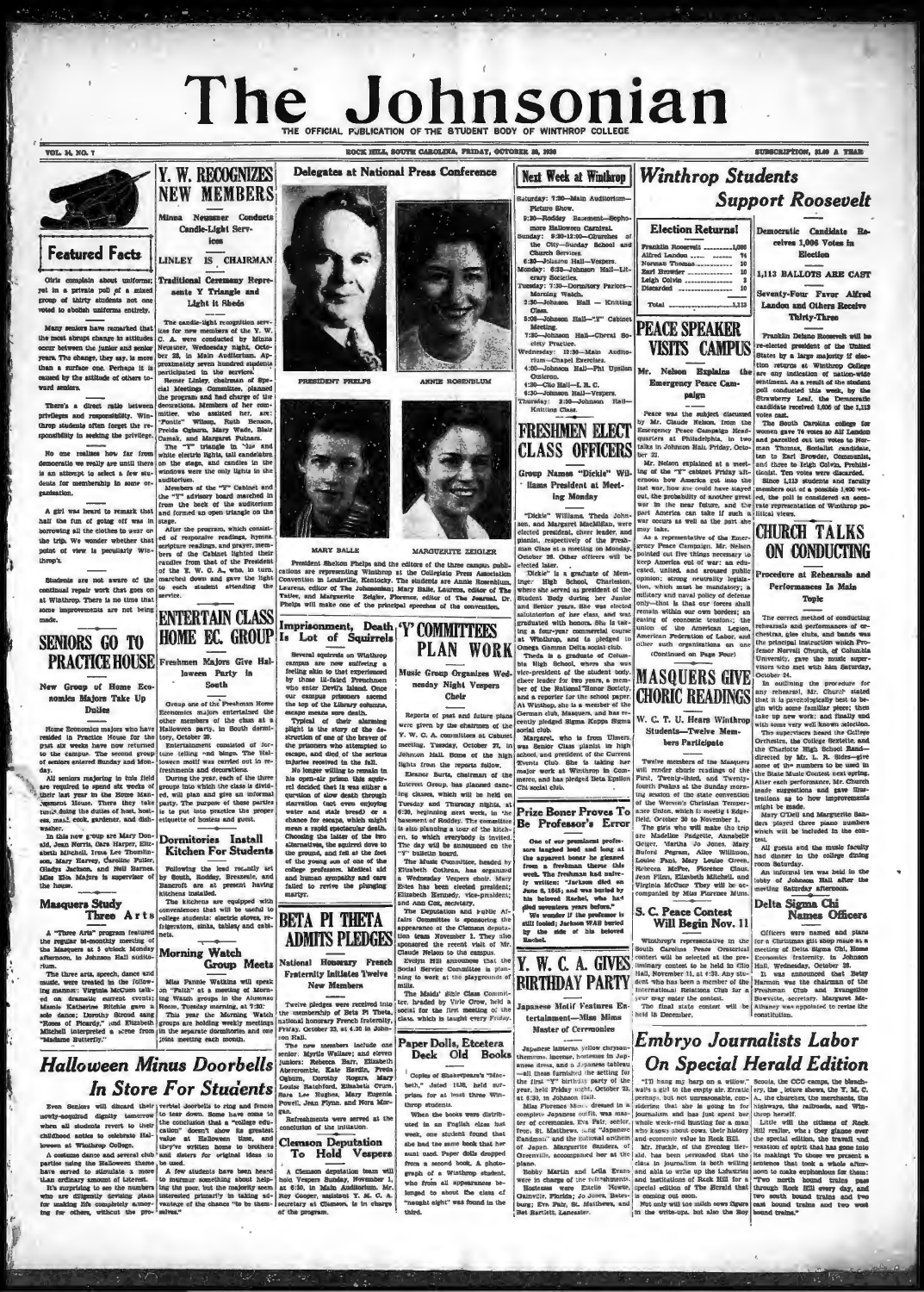

is the Regular Session The Official Organ of the Student Body<br>Winkings College, The Houth Carolina College for Women 11.00 Per Year Withurvy<br>hydion Price (regular session)...........<br>Advertising Rates on App

red as accord-class matter Novamber 31, 1923, under the Act of March 3, 1979, at the pertodice in Rock Hill, S. C.

Grammer (Control Member)

Member of South Carolina Press /

EDITORIAL STAFF **NIE ROSENBLUM<br>KURIA NEESTARN**<br>MY OAL: 111 clate Si

| _______ |                                                             |  |
|---------|-------------------------------------------------------------|--|
|         | <b>BUSINESS STAFF</b><br>ELIZABETH KERHULAS Business Manage |  |
|         |                                                             |  |
|         |                                                             |  |
|         |                                                             |  |
|         |                                                             |  |
|         | <b>WEIGHTERS</b>                                            |  |

|  |  | FRIDAY, OCTOBER 30, 1936 |  |
|--|--|--------------------------|--|
|  |  |                          |  |
|  |  |                          |  |

### ROOSEVELT OR LANDON?

Roosevelt or Landon? The nation goes to the polls Tues day to cast its votes; and speculation concerning the outcor still runs high.

Aside from the usual issues, such as tariff or inflation sch party has embodied in its platform a plank concern on. Will education profit or lose by this election?

The Democrats, under Roosevelt, plan, if re-elected, to<br>ntinue their present educational policy. The National Youth ministration, which is part of the relief program, will Ad atili give aid to students otherwise unable to attend college. Though specific taxes are not being levied upon each state for the maintenance of schools, the Democratic plan now being carried on is a form of governmental mental support without control

ntrol. We all the Republicans, through their spokesman, Landon, in mulating their educational plank, have repeatedly avowed themselves against ny sort of federal control of schools. To ental control seems a certain step toward the th m. sovern them, governmental control seems a crucial and commany conduction of democracy—such as has occurred in Germany and Italy. They have kept strangely ellent, however, as to whether or not they approve the federal support with me if

Clearly then the re-election of the Democrats m Using y usen the re-election of the Democrate means the cleanion of the N, Y, A,; and, therefore, the opportunity for cousands of students to remain in college. But what would the fate of clucuation if the Republicans are m ta

### A SUGGESTION

Why not have student tutors in each dormitory?

The idea is a new one for Winthrop, but it seems to be<br>meeting with approval. Already steps have been taken to<br>meeting with approval. Already steps have been taken to<br>work out a plan of action-one that will provide well-qu

e pb an has possibilities: There are many girls wh the peak mas pues<br>unitary and impression that teachers delight in tripping students; this type of student is particularly hesitant about conferring with her instructor. Then there is the studient galaxies of the order of t

saly. Both parties would seem to profit.<br>What do you think about the idea? We'd like to hear your cpinion

### WHAT DO YOU THINK?

What TO QUI THINK?<br>To attack the underlying causes of war, to create a<br>public opinion in favor of peace, and to prevent the United<br>States from entering the next war, are purposes of the Emer-<br>gangy Peace Campuign," declare Peace Campaign.

Peace Campaign.<br>We've been weadering since then what the Winthrop windents think of the various peace movements?<br>We feel that there is a tendency at Winthrop to ignore quentions that are leause on other college campuse. We

Is it not, however, our duty to keep ourcelves informed on important international questions? Should we not, for in-

ace?<br>Cur opinions on peace ahould be expressions of ourselves.<br>e should not merely adopt the attitude of our friends, or of<br>ur professors, towards peace.<br>Eaving examined the statements of the pacifist and the  $W_0$  at

militarist, we should develop our own attitude towards peace.<br>We should be able at a peace poll to cast a ballot that would<br>express our own attitude towards peace.<br>We should be able at a peace poll to cast a ballot that wo

Unfortunately we're too bury to take advantage of what sounds like a rather fascinating course, "Artistic Loafing," which is now offered at Stephens College, Missouri.

Abolition in May of all the Social clubs at Converse was



**WINTHROP DAY BY DAY** Winthrop "girls in charge" or<br>'heads of things" would like to see

es encle advertising agencies enclose blotters<br>in their circular letters if they must т.

 $\theta$ 

Dealers 22 more for

all not want. Bagatelles-Dickle Williums rends<br>all of Sabatini air can lay hand to.<br>Either Long has entered Vogue's<br>record Prix de Paris, a career con-<br>ter open to college seniors through-<br>cut the United States. No wonder<br>abe prefers to

ີ

is.<br>Islam Forence Minus bought some<br>Iclous" heney ther father likes<br>ey) in Japan because of its Jap-<br>se tink--It turned out to be a et of the Garden Tea Cor pany, Mily

y, Milwaukee. So that Add<br>ey to the beer that made Mu

ukee famous.<br>"It floats through the air" name<br>arriet Hamilton Wannan.aker.<br>Recommended for week - ei

publication.<br>
O. O. MeIntyre's understudy better<br>
to quote: "Elbert Hubbard wrote a<br>
lot of mawhish tweedledee but now<br>
and then a gens abited out of the<br>
dress. For instance this: "As we<br>
grow better we meet better peopl

| Do You Know?                                |
|---------------------------------------------|
| What the dining room is mod-<br>eled after? |
| Where the inscription                       |

Are the three arches on<br>orch of the gymnasium equal

Where you can find a d<br>ing on to a little balco 5. How many terraces there<br>the amphitheater?

Seen here and there about the incut<br>formula and the factory discussion of the factory cancel and the set of<br>the state of the factory of the set of the set of the set of<br>the set of the set of the set of the set of the set o the amphilibeater?<br>
Answers to least week's questions . The signa of the Zodiac at<br>
on the light on the first floor compared in the light on the first floor<br>
Elnard Hall.<br>
2. The mirror in the front has seen to see the se all is four vears old

son Hall.<br>
8. "You shall know the truth<br>
the truth shall make you free<br>
found on the front of Kinard

**One-MinuteInterview** 

Dr. W. W. Ropers, head of the paychology department gives his

 $\label{eq:2} \begin{tabular}{l|c|c|c} \hline \textbf{1} & \textbf{1} & \textbf{1} & \textbf{1} & \textbf{1} & \textbf{1} & \textbf{1} & \textbf{1} & \textbf{1} & \textbf{1} & \textbf{1} & \textbf{1} & \textbf{1} & \textbf{1} & \textbf{1} & \textbf{1} & \textbf{1} & \textbf{1} & \textbf{1} & \textbf{1} & \textbf{1} & \textbf{1} & \textbf{1} & \textbf{1} & \textbf{1} & \textbf{1} & \textbf{1} & \textbf{1} &$ 

What is you think of the press<br>youte of week-ends?<br>I find that I can not get as<br> $\bar{x}$  find that I can not get as<br>much work out of propie siter<br>ing meet-ends of the local of giving more were.<br>I like the local field of giv

The post office's announcement<br>hat live turiles will be accepted for<br>neiling raises a point. Would a<br>pecial drivery stamp hurry a<br>urile?—Springfield Daily Republi-

Scholastic records indicate<br>ity girls at Birmingham So<br>College are better students<br>fraternity men at the school<br>ton Evening Transcript.

Shooke acreems were tried out in<br>hattle as early as 90 P. C.-Boston<br>Rosning Transactot.

**JUST LINES** Auter working for a mid-term test<br>all starty period with at least five comparison that the record start fraction<br>gradient in the record with random starts. It is also that is the<br>seema that I have a certain attrestion for Personalities

sie Clen

blotten ่ค

ting agreed method by most the procedure of the particle of the property of the property and the property of the particle particle particle particle particle particle particle particle particle particle particle particle

THE JOHNSONIAN

I governo is a complete that it is the specifical state. Hence, the specifical state of the specific state of the specific state of the specific state of the specific state of the specific state of the specific state of t

Dr. Warren G. Keith submits the following sugge<br>ug history:

1. Soon after year re

 $2.14$ nd over the xes<br>sets—do not ski

2. Let some time inter-

 $\mathbb{A}$  . At the next reading study the assignment paragraph by paragraph; ask yourself-alond, if necessary-the questions, "What is the top and to the paragraph of this paragraph ?" "How is the idea related to the preced

m monetation and the analyzement for details; then the generalization is exactly read the first reading will be understood. Do not let anyone you to despite details in bixtory; generalizations abould be hased between the d

on factors or<br>said book included that moliking has been said about notes.<br>you expect to read History and understand it, you must heave you<br>mind free to receive it; laking copious notes will keepede your progres 7. To present the idea graphically, let it be suggested that you through your likelory at (1) a "gallop"; (3) at a "trot"; and (3) a

ere about the

### About The Gym Books In Brief

Darby and Joan, by Ma

About a woman and saan who<br>wave young but a series of accident prever point a series of accident<br>denia prevented it until they<br>were old. A true story, Some-<br>thing about the style of writing the state makes the whole book

It Me Veyage, by J.

A first book of poems. A sure, casy command of language.

cary command of language.<br>A new magnitude Ceressel, has a constrained common constraints and the flower<br>horizon and a flower language are "factural, fictional, unusual, and<br>a new "factural, fictional, unusual, all and cons

complaining of accounts due to swim ... Suphomore magers observing school<br>serving schools are the control of the control of the control of the control of the vector<br>vice being is at Saturday. It was vector being inst Satur

ioni. The Philly crowd strangled in at ute must be used to the best advants once<br>their photodoxynight, vanisage, Don't miss a precise or from tales they to<br>M. though now we be unto you! I have not been assumed by bears, a

### TOURS By a Winthrop Daughter THE KITCHEN

THE KITCHEN THE STETCHEN IS a more of the state of the state of the mass are the matrix in the base of the state of the state of the state of the state of the state of the state of the state of the state of the state of t



to begin with an optimistic note-University of Okla And no ics that stude egistrar has proved<br>make the most "A's". ed by at

Prom the Drake Times Oelphia, through the courtesy of headers, who laments the lack of enough homesty to his detection and the lack of enough homesty to sty to claim the

The Signiphs lick th... imgers,<br>The Signiphs use their knives, They wige their hands on table<br>bibliothers are the standard to table<br>bibliothers are a summer, The Signiphs are a summer,<br>The Signiphs are a summer constraint

Notre Dame University Alumni still seem to be very my

er the Communistic trend in our colleges. They're proceeding with their ns for a nation-wide campaign against Commun

If we weren't piqued by the absence of a res on to our for m of peace, we'd m tion a road word for Clement's visying at

### From the Bavidsonian comes a fine example of Lab courses A visident at Hobart this fall enrolled for a course in cri-

The next morning ha was arrested for giving the registrar a bad check, to catching two other bad checks, and looting a fraternity house.

It seems that someone is at last getting the right slant on<br>thase of college life when the DAILY HLINI prints a po

Why is it professors can wear purple ties,<br>Haphazard halrents and coals the wrong size.<br>Trousers too shart and the color scheme vile.<br> $\gamma$  of flunk me in English because of my style?

After, what we presume, extensive study, The De Paula has truth the originators of our modern wittle<br>lsma:

Elebe of Twoy: 50 this is "Paris.<br>Columbus: I death know where I'm going, but I'm an my way. Nero: Easy the houn fires burning.<br>Schemen: I love the inferse burning.<br>Reads: It Janati<br>Reads: It Janati<br>Mechanian: The first h

A wouderful bird in the pelican,<br>His meeth holds mere than his belies<br>He can take in bank<br>Enough feed for a week-<br>FR be darned if  $1$  know hew the h

Did you know that every student seeking entrance to any University in Argentina is required to know how to dance the China the neophyte must be able to project into his mouth, usuble, sticks. 10 pear without musting a zbot

After hearing sweral remarks around here about forthcoming trip<br>arious parts of the earth, we do not feel it amiss to impart the valu<br>information which comes to us from the Florida Flambeau:

Here are a few of the various straw ballot comments--in response to question, "Why--a frank answer--do you favor the candidate you enable for President?" given in the Bates Student:

(Lendon) Because 3 invertice policy or receptration, monetary<br>stes, etc.<br>stes, etc.<br>cRocaretti Because 3 favor .<br>the policy of equality for all, understand diversals. The<br>policy of equality apply. Ground relations of the

rs' thought for tedny:<br>many of us are even interested enough in politics to have no<br>al clever ballet which has been on our balletin, board for

ceinds us of the poem oft-quoted<br>est half of her time up here last y

# Schen: "Et's a great Havings of the Oreat.<br>Piutarch: I'm anyry that I have no more lives to paramon: I'm anyry that I have no more lives to paramon: The store lives in down.<br>Jonah: You can't keep a good man down.<br>Geopartus

The CAULDRON -

(Landon) Br

**Beniers' the**<br>Hew many

tice art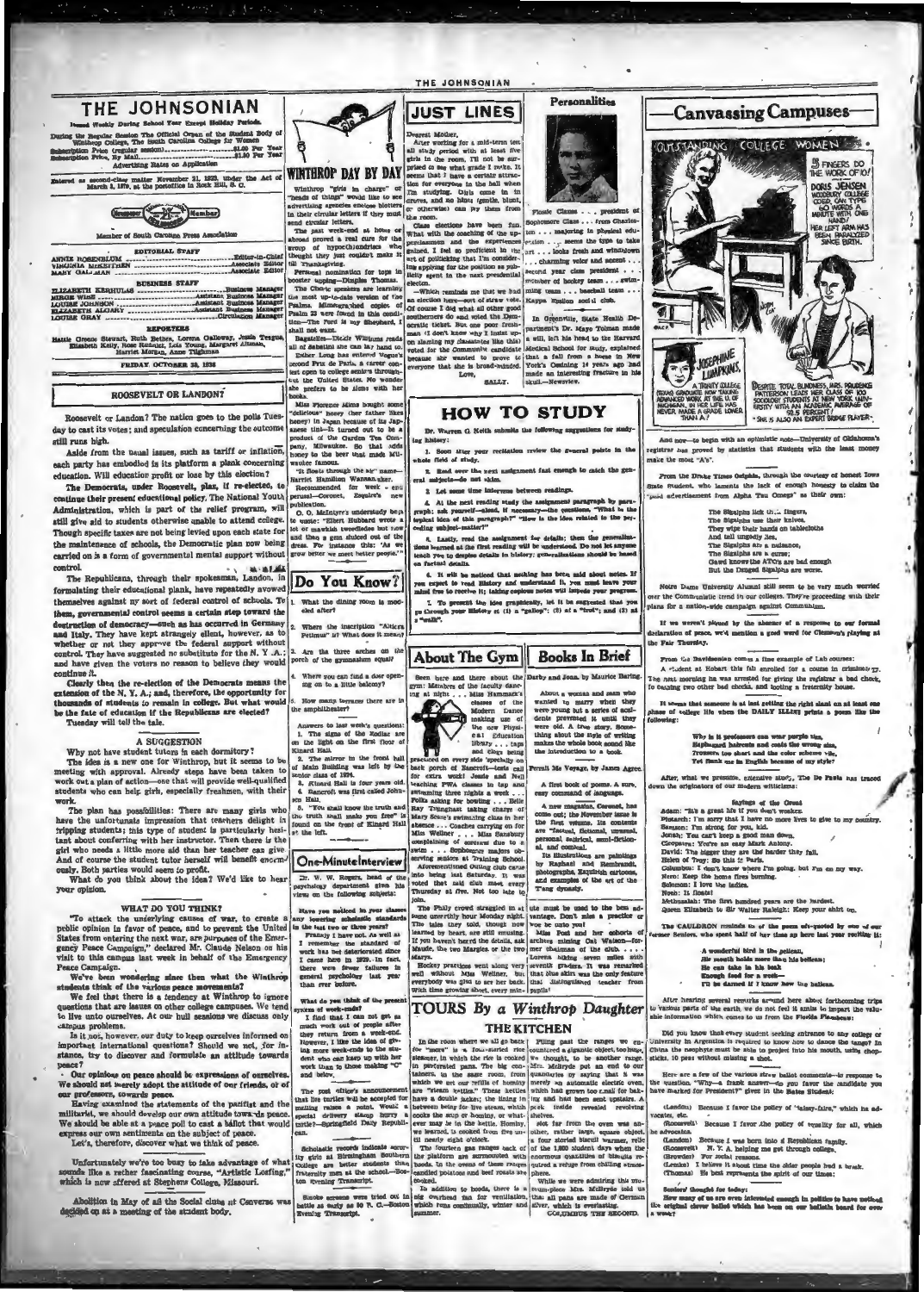### **Carnegie Library Offers Conveniences To Students**

and 11.000 government publication<br>are found in the Carnegie Librar are found in the Carnegie Library<br>of Whichirop College.<br>This library, the gift of Mr. Au-<br>This library, the gift of Mr. Au-<br>drew Carnegie, is equipped with<br>every modern convenience of a col-

tege library.

Bosides a card catalogue, which sing rotary in the basement, there are numerous charts and hists on bulletin boards. There is the "How to Pind a Book," which gives the to Pind a Book," which gives the power-heriton in greating-<br>Dewry-chelus, appear and the last of magnetine subscribed to; and the<br>of magnetines subscribed to; and the ten heat magnetines articles of<br>models. There are also the new books, one for a general selection of good hooks for a general selection of good hooks for everyty, and a "Reading for Plea<br>no for light fiction.

### **MISS HAMMACK AT OLYMPICS**

ity Member Gives Ac int of Colorful Opening

keve story in terms over the papers.<br>In the last place, Dr. Entenance In the last place, the story of Ruth and Bos<br>is the story of Ruth and Bos<br>deemar sud contains a prophery of<br>Christ's redemption of the world. n.<br>F

hnat's redemption on the Bridgen.<br>
Dr. H. Carter Davidson, president<br>
f Knox College, is one of the<br>
remease college presidents in the<br>
rangest offege presidents in the<br>
ranged Bakes; he is only 31 years

CENTRAL DRUG STIRE ade With Un **Room** 

**RAST M** 



WINTEROP'S LIBRARY **STUDENT /INDS** 

**INTEREST SPOT** (Editor's Note: A Winthrop stu- E<sup>ME</sup> Adultum; IT IRATO Fiest Presence (Editor's Note: A Winthrop stu- E<sup>122</sup> Trail Completion I. Sample: Barrence (Editor) Completion Intervents and the Jehnson and record of an in-<br>creatin dent, o



**Police Department 108** 

**Fire Department 379** 

BAKER'S SHOE RENJRY 227

**Corrent Fietion Heads Liv** "Put your head down on the south- Butord Pegram, and Virginia Mc-<br>est corner of the violin as if it Kelthen; second vasinists (because Of Recent Additions One hundred and two

e hundred and twenty-four<br>books were put on the library<br>res Saturday, October 3. The<br>wing is a complete list of the  $r\overline{r}$  bo ew books:<br>Fricken: Murder Without Risk-Ferbert Adame; Murder in Tripli<br>tele---Rugh Austin; Mutder in Tripli<br>--Enid Bagnold; Oray Man Walk-<br>tenyBellamann; Fickown---J, L<br>cuck; Haini, Overboard—Leali<br>uck; Haini, Overboard—Le  $\frac{1}{2}$ Buck: R Detection A. B. Contemporary Communication (Contemporary A. B. C. Marcheller<br>Against Contemporary Communication (Contemporary Communication (Contemporary Communication Contemporary Communication (Contemporary Communication eria: A. R. C. Mo

**LIBRARY ADDS** 

**124 NEW BOOKS** 

Hichens; South Riding-W.<br>Holtby; Dust Over the Ruin<br>H. R. Jordan; Wind Blew<br>E. M. Laulvam; If I Have Pe ins-Mr d Blew West  $x \wedge b$ Pee E G

**Faculty Member Gives Ac.** The Jehansalan a record of an inc. Conneration-Rision Marghami (count of Colorful Opening the Jehansalan a record of an inc. Conneration-well, an anomore of the Colorful Opening Here-12 and the Commopolitans-W. S. Mangham;<br>Whispering River-Helen T. Miller;<br>Gone With the Wind-Margaret

When M. B. Bennett; Wale-<br>
M. B. Bennett; Wale Up and Live<br>
F. N. -Doretheat Brande; Philosophy of<br>
Vez- a Good Life-Charles Gere; Stop<br>
Light-W. L. Potest; Re Kind to

A. F. Rohlery, Var. Actor Horse, Maria (1972), and Sigmanicus (1973), and Sigmanicus (1974), and Sigmanicus (1974), and Sigmanicus (1974), and Sigmanicus (1974), and Sigmanicus (1974), and Sigmanicus (1974), and Sigmanicu

ian.<br>Dra ma: Eth<br>Readman

Pr.1 your head down on the seattle Particle Particle (Figure and Virginia Mc-2019) were the characteristic of your air- the Netting and conductive's right), were the characted defect of your air- the Bruce and Mc-2018 (He

Neophytes In One Lesson

THE JOHNSONIAN

Pontius-John Mascfield:

neyer.<br>ya and Critic

ed Po

rom These Grapes-Edna St. Vin-<br>2nt Mülley; Vigils-S. L. Sassoon;

Light-W. L. Potest; Re Kind to<br>
Yourell-V-value Tough the<br>
Yourell-V-value Tough the<br>
Thistopy-E. A. Path; Worlds<br>
Willow End -- E. Path; Willow Start<br>
Nillow Start-H. T. Statten.<br>
Nadiga, and the Start-H. T. Statten is<br>

Sociology: Edmostion in Kinder<br>garten--J. C. Poster; Teachers an<br>Teaching--P. W. Hart; No Friendi

For Seat Covers

**ROCK HILL BODY** 

**COMPANY** 

**Cosmetics** 

rs and

ms and Parodi

les-Loui

Field; St. Peter Relates an Incident Tradition in American Democracy-

-J. W. Johnson; Public Speech- C. M. Weltse. Cecil Por Wine syth.



combatter and American above Colleges from<br>
Different and American are expected to<br>
Life-P. H. Boynton, This Secondary birry Lest figure<br>
World-B. S. Day: Abluger Harvest be held Dreembark<br>
-A. L. Rupley; Adventure of Poe Colleges from aix different d the



**SLIPS** 



 $J. C$ 

**GOOD'S DRUG COMPANY** 

Let Us Supply Your Party Needs

**FLORIDA FRUIT STORE** 

On Oakland Why not visit us real often for the Best in Photography. We have many lovely frames to match your type of Photograph. **KODAK FENISHING** 

### **THACKSTON'S STUDIO**

### ONL" YESTERDAY ...

According to The Tatler of 1899 the following are defini-

sections of expressions used at Winthrop of that date:<br>"Failed (IV). A term used by teachers to indicate that<br>ou have busted, failed, and flunked entirely. Used quite freently Conditioned (III). This indicates that you have failed to

Conditioned (III). This indicates that you have a matter plase on your studies, have died, though not completely.<br>Used with alarming frequency.<br>Passed (III). This indicates that you have done chough to<br>Passed (III). This i

resourcest that the used as often as outle be desired.<br>pass fairly well. Not used as often as could be desired.<br>Distinguished (\*). Indicates a good knowledge of subject

stations. Never used except in a few rare cases.<br>- excellent recitations. Never used except in a few rare cases.<br>Highly distinguished (\*\*). Indicates a perfect knowledge<br>of aubject—fine recitations. Never used."